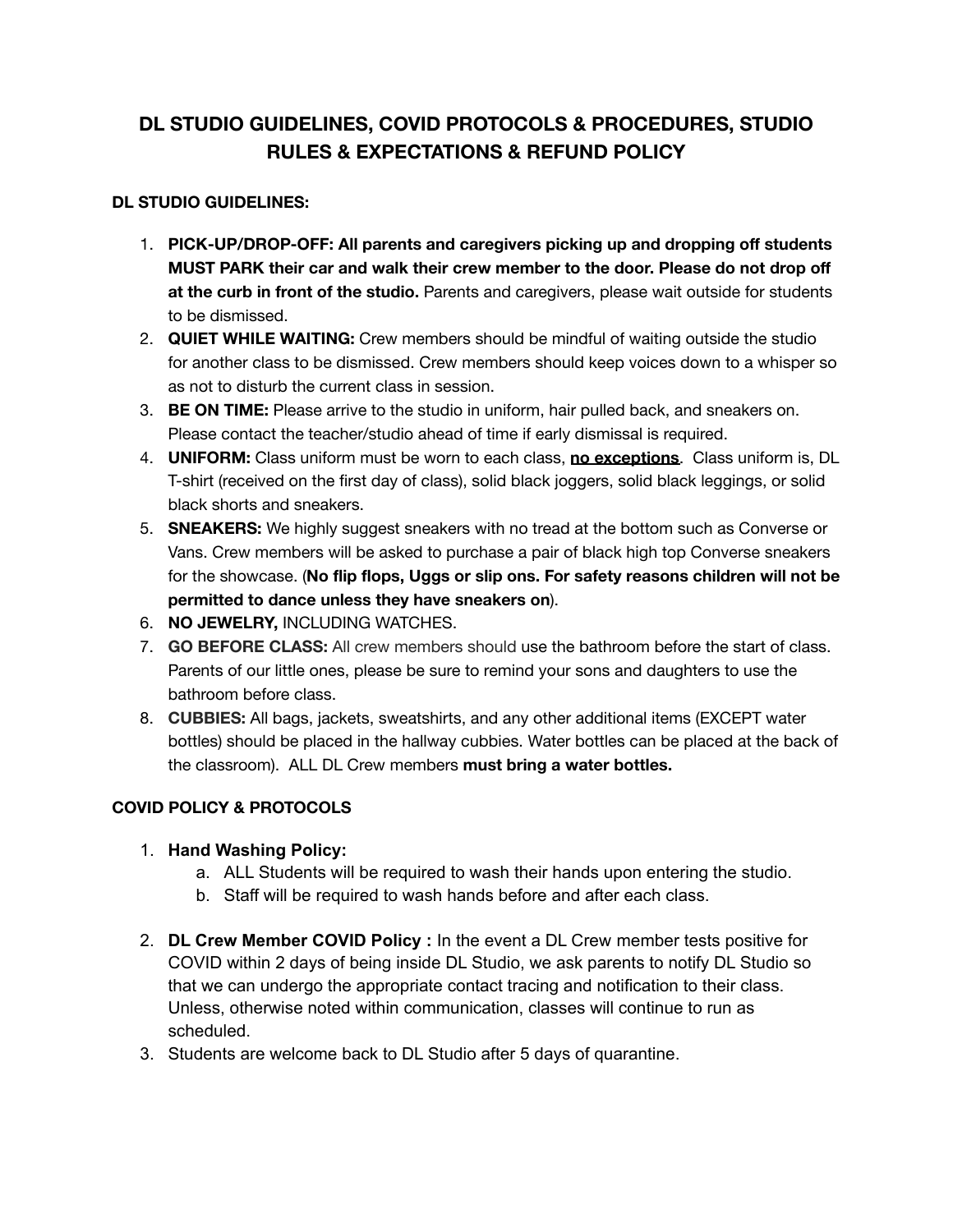## **DL STUDIO RULES & EXPECTATIONS:**

- 1. **HANDS TO OURSELVES:** Unless deemed a part of a dance or exercise in class, all crew members must keep their hands to themselves. Personal space and respecting one another's boundaries is extremely important. DL Studio has a zero tolerance policy for any aggressive and/or violent action including, pushing, shoving, hitting and/or punching. Any student seen doing these behaviors will be immediately removed from the studio, addressed with the appropriate student(s) and if deemed appropriate, parent parties.
- 2. **NO EATING AND/OR CHEWING GUM**: Any and all food must be eaten and disposed of outside the studio.
- 3. **NO GYMNASTICS:** Unless being taught by a DL instructor as a part of class, there are NO gymnastics inside DL Studio.
- 4. **NO RUNNING:** Unless a part of a dance or warm-up, no running in the studio. The floor is hard and we do not want anyone to get hurt.
- 5. **NO TOUCHING THE MIRRORS**
- 6. **RESPECT & KINDNESS:** We ask all crew members, staff and parents to treat one another with respect and kindness.
	- 1. When instructors are speaking, you are listening. When other crew members are speaking in class, you are listening.
	- 2. Encourage and congratulate your fellow crew members in class.
	- 3. Be kind to yourself. Many movements may feel very foreign to crew members. This is normal. The only way to learn and to become better is by doing and practicing.
- 7. **NO BULLYING and/or TEASING:** DL Studio has a zero tolerance policy on bullying and/or teasing. Any crew member seen or heard bullying and/or teasing another crew member will be immediately removed from the classroom, addressed and if needed their parent or caregiver called for pick-up.
- 8. **3 STRIKE POLICY:** DL Studio implements a three strike policy for all students inside the classroom. Crew members who repeatedly ignore or break the rules will have three opportunities in the classroom to adjust their behavior appropriately. Once a 3rd strike is issued, crew members will be asked to sit out for the remainder of class. Parents can expect to be invited into the studio where crew members will be asked to share with you why they were asked to leave the studio. If any crew member is asked to sit outside 3 or more times within a semester, DL management will ask for a meeting with parents to review the crew members conduct and if needed, remove the crew member from class, unrefunded.

## **DL's Expectation of Crew Members:**

- We expect that you will enter the studio ready to listen, learn and dance (A LOT).
- We expect that you will arrive on time and in uniform.
- We expect that you come in ready with good, positive energy.
- We expect you to not know everything. That's why you are here.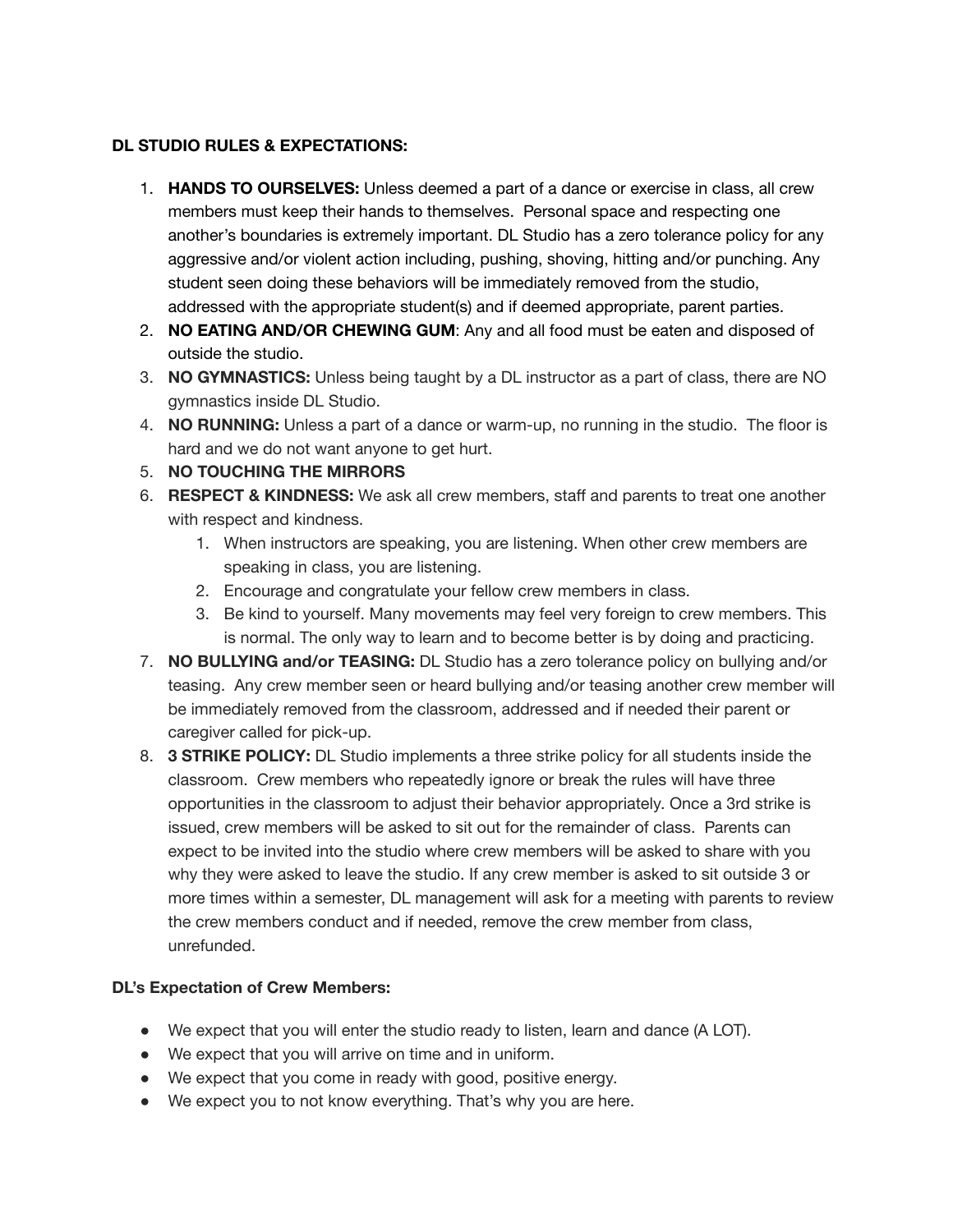- We expect that you will treat yourself, fellow crew members and all DL staff members with respect & kindness.
- We expect that you will listen.
- We expect that you will always try, even when it is very hard or maybe seems impossible.
- We expect that you will smile a lot.
- We expect that we will have a lot of fun together.
- We expect that you will work very hard.

#### **What you can expect from DL & Staff:**

- In addition to choreography, you can expect to learn several foundational elements, movements, grooves and styles of Hip Hop and/or Breakdancing.
- You can expect to learn where Hip Hop came from, it's culture and the 5 core elements of it.
- You can expect to be treated with respect and kindness.
- You can expect to be challenged.
- You can expect us to help guide you through those challenges.
- You can expect to smile and laugh.
- You can expect to have a lot of fun.
- You can expect to work hard.
- You can expect to be rewarded for hard work.

#### **DL CREW MEMBER PLEDGE**

I promise to show up in a positive and open state of mind. I know that some of what I will learn will be completely new to me. I promise to ALWAYS try and to never give up in the process. I promise to ask questions if I am confused or don't understand something. Asking questions is one way that we learn and become stronger in any skill.

I promise to treat myself, fellow crew members and all DL staff members with kindness and respect, and know that if I do not do this I could be removed as a crew member.

I promise not to pass judgement, make fun of, tease or bully fellow crew members or staff. I recognize that if I do this, I could be permanently removed from class.

I recognize that there is nothing I can't do or learn with patience, time and lots of practice.

I promise to practice so that I can become stronger not only for myself, but for my crew.

I promise that no matter what I'm learning, or how hard I may think it is, or how tired I may get, I will NEVER give up on myself or crew.